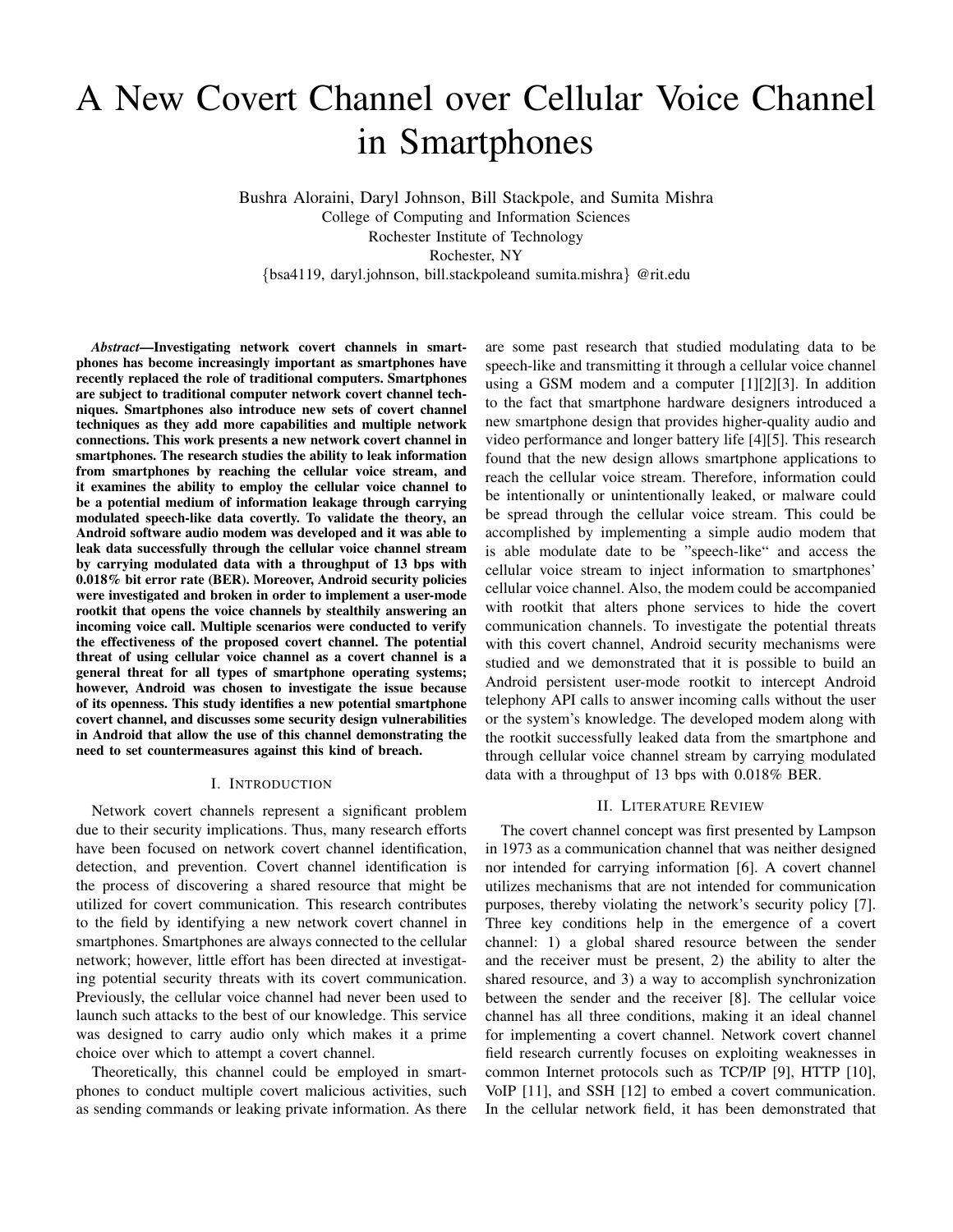

Fig. 1. Cirrus Logic Audio Subsystem Architecture DSP, adapted from [4]

high capacity covert channels in SMS can be embedded and used as a data exfiltration channel by composing the SMS in Protocol Description Unit (PDU) mode [13]. Papapanagiotou et al. [14] introduced stenographic algorithms to hide data in the context of MMS to be used in on-time password and key communication. There are some past research that studied modulating data to be speech-like and transmitting it through a cellular voice channel using a GSM modem and a computer [1][2][3]. To the best of our knowledge, cellular voice channel in smartphones has never been attempted before.

# III. BACKGROUND INFORMATION

#### *A. Smartphone Architecture*

Smartphones consist of two main processors, the Baseband Processor (BP) and the Application Processor (AP). AP is responsible for the user interface and applications. BP has a Real-Time Operating System (RTOS), such as Nucleus and ThreadX, while AP is controlled by smartphone OS such as Android. BP handles radio access to the cellular network, and provides communication protocols such as GSM, GPRS, UMTS, etc. These two processors communicate through shared-memory or a dedicated serial channel. Cellular voice call routing and control are achieved typically by the BP only, whereas the AP handles all other multimedia functions. Thus, end users and applications are not able to access the cellular voice stream. However, as users spend more time using mobile phones for more media-rich applications, most smartphone hardware designers wanted to provide higher-quality audio and video performance and longer battery life. Therefore, they first introduced a separate dedicated processor for audio/video decoding to meet these increasing needs [4]. Then, hardware designers merged the audio Digital Signal Processor (DSP) into the AP [5]. As has been discovered in this research, this new design has resulted in the audio routing functionalities, including cellular voice calling, being controlled by the AP (Figure 1) adapted from [4]. This feature introduced a new security vulnerability. The audio path to the cellular voice channel could be reached and controlled from the AP and potentially the end user.

#### *B. Cellular Voice Traffic Overview*

In digital cellular systems, like GSM and CDMA, when someone makes a phone call, the voice first passes to the microphone. It would then pass through the analog-to-digital converter (ADC) that converts the analog stream into digital data using Pulse Code Modulation (PCM) to be understood by the cell phone. The PCM method is utilized to represent sampled analog signals in digital form by recording a binary representation of the magnitude of the audio sample, and then the sample is encoded as an integer. The data stream then is processed and transmitted through the cellular core network in digital form. The audio data stream, traveling among the cellular channels, is compressed to allow greater channel capacity. The cellular channels are band-limited channels, so audio signals should have frequencies within the telephone voice band which is between 300 and 3400 Hz. In order to reduce the bandwidth of the voice call and save the power of the cellphone, Discontinuous Transmission (DTX) is used to allow the cell phone transmitter to be turned off when the user is not talking. To do so and detect silence, DTX uses Voice Activity Detection (VAD) which is a unit that determines whether the speech frame includes speech or a speech pause to reduce the transmission to only speech and to reject noise and silence. Once the frame has been labeled as non-speech, it is dismissed instead of being transmitted. When the data stream is received on the other side, it is restored to the original source signal format and the digitalto-analog (DAC) module converts the bit stream back to audio wave.

## *C. Android OS Overview*

Android is an open source operating system based on the Linux kernel. The Android operating system consists of five software components within four main layers: Linux kernel, libraries, Android runtime, application framework, and applications (Figure 2). The first layer is the Linux kernel layer that provides main system functionalities, such as networking and device driver management as it communicates with the hardware and the BP. The second layer includes two components: a set of libraries to provide multiple system services, such playing and recording audio and video, and an Android Runtime environment which has a main component, Dalvik Virtual Machine (DVM)<sup>1</sup>. DVM allows every Android application to run in its own process under a unique UNIX UID, and it is responsible for executing binaries of all applications located in the application layer. The third layer is the application framework that offers Application Programming Interfaces (API) to third party application developers. The fourth layer is the applications layer that is written fully in Java, and represents the installed user application. Applications are written in Java and compiled to the Dalvik Executable (DEX) byte-code format. Every application executes within its own instance of DVM interpreter.

## *D. Android Telephony Framework*

Android telephony stack is responsible for the communication between BP and AP. Android telephony stack consists

<sup>&</sup>lt;sup>1</sup>In current Android versions, DVM is replaced by Android runtime (ART). As all we demonstrate here applies to both DVM and ART, we will only refer to the DVM in the rest of the paper for simplicity.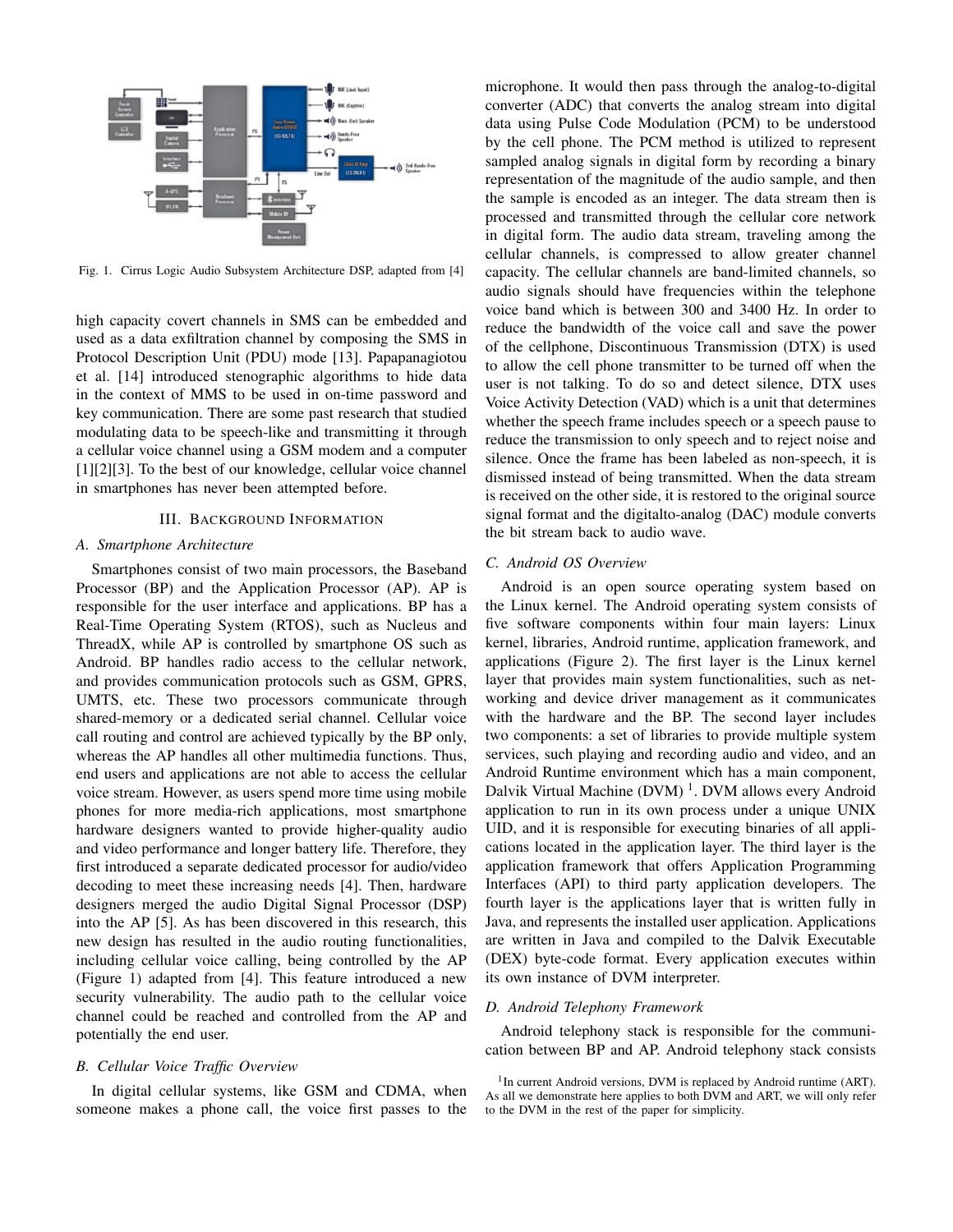

Fig. 2. Android Architecture Layer



Fig. 3. Android Telephony Architecture

of four main layers: applications, framework, radio interface layer, and BP (Figure 3). The application layer involves all the smartphone telephony applications, such as Dialer, SMS, etc. The Phone App in the application layer communicates directly with the internal API in the telephony framework to place and tears down phone calls. Android telephony framework provides APIs for the Phone App; however, APIs cannot be entered from any other applications that are not part of the Android system. The telephony requests are passed to the BP. BP replies to the application through the Telephony framework. The communications between the telephony framework and the BP are handled by the Radio Interface Layer (RIL). The RIL communicates with the BP by utilizing a single serial line. RIL has two main components: a RIL Daemon and a Vendor RIL. The RIL Daemon connects the telephony framework to the Vendor RIL, initiates the modem, and reads the system properties to locate the proper library for the Vendor RIL. The Vendor RIL is the BP driver. There are various vendors, therefore, each vendor has a different implementation of the Vendor RIL.

#### *E. Android Media Framework*

Since it is important to understand how smartphone cellular voice calls take place, it is essential to comprehend how Android handles audio streams which forms an important part in



Fig. 4. Android Audio System

carrying out a cellular voice call. Android Application Framework takes care of Android's multimedia system; it uses the Android media APIs to call media native code to contact the audio hardware (Figure 4). The Android audio libraries include two native layers dealing with audio software: Audio Flinger and Audio Hardware Interface (HAL). Audio Flinger communicates with the HAL layer which represents the hardware abstraction layer that hides audio drivers from the Android platform. Audio Flinger is the audio server that provides some required audio functions, such as audio stream routing and mixing, since the audio stream can be either input or output tofrom multiple microphones, speakers, and applications. Audio Flinger performs audio routing by setting a routing mode, such as MODE IN CALL, MODE IN COMMUNICATION, or MODE NORMAL, which is then passed into audio.h interface in Audio HAL which, in turn, determines the routing path. When some applications use Audio Flinger to redirect the audio stream as STREAM\_VOICE\_CALL, some vendorspecific audio HAL implementations redirect the stream that comes fromto an application fromto the actual stream voice call by default. In some smartphones, redirecting voice call stream fromto an application fromto the actual cellular voice stream is also possible, since the audio routing is currently accomplished using the application processor, not the BP as mentioned earlier. When a smartphone does not redirect the stream voice call by default, redirecting the stream voice call could be achieved by making some modifications to audio HAL and some application framework components.

## *F. Android Phone Calls*

In Android, phone calls are achieved using both the telephony and media frameworks. The Phone App runs inside the com.android.phone process, which is comprised of multiple components such as SIP, SMS, and Phone App. All of these components utilize the telephony framework APIs to communicate to the BP through an RIL socket. Hence, the Phone App communicates to the BP by calling the framework APIs to initiate and receive voice calls. When an incoming call reaches the destination cell phone, BP sends a request to RIL, which communicates to the Phone App as a ringing call. Once the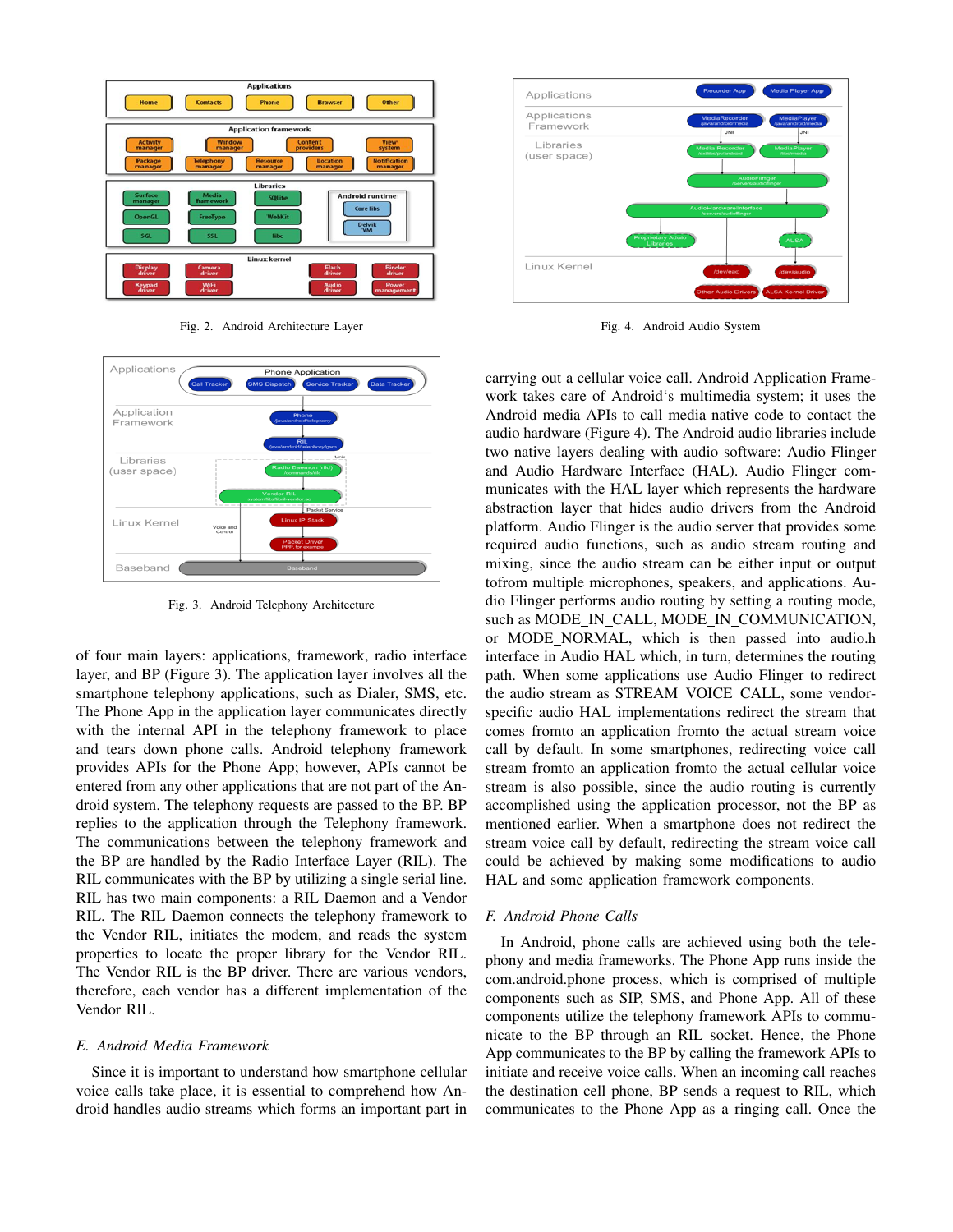user answers the call, the Phone App sends a message to the RIL to open the voice channel, and the Android media system switches on the voice call channel.

# *G. Android Security*

Android framework involves multiple security mechanisms, such as application sandboxing, application signing, and Android permission framework. The application sandboxing mechanism is employed to isolate an application from system resources, actual hardware, and from the other application resources. Sandboxing is performed by assigning a unique user ID to each application to ensure that it has its own sandboxed execution environment. Application signing is a key security mechanism in Android. All Android applications must be signed independently with a self-created key using public key infrastructure. Applications that are signed with the same key could share the same UID and play in the same sandbox. The Android permission framework is utilized to control access to sensitive system resources by applying Mandatory Access Control (MAC) on Inter Component Communication (ICC). Therefore, each application denes a list of permissions that are approved during the installation process.

# IV. METHODS

To demonstrate the ability of using the cellular voice channel as covert channel in smartphone, we implement a software modem to modulate data and a rootkit to control the voice channel. In this section, we explain the implemented components in details.

## *A. Audio Modem Design*

The modem design consists of an encoder and decoder pair which works entirely in software. The encoder converts raw data into "speech-like" waveforms to be injected into the microphone of the downlink voice stream. The audio signals then travel among the cellular voice channel as speech in digital form, and reach the second cell phone to be played over uplink voice stream's speaker. They are then demodulated and converted back into the original data. The designed modem utilizes Morse code combined with Frequency Shift-Keying modulation (Figure 5).

*1) The Encoder:* The encoder encodes text information into Morse code as a series of dots and dashes. Then it generates pure sine waves of two frequencies using FSK modulation: one frequency represents a dot and a different frequency represents a dash using the following equation for each sample in the buffer:

$$
f(x) = amplitude * sin(2f) * (sample/sampleRate)
$$
 (1)

Where:

- amplitude: the amplitude of the wave. It is a constant value for all waves.
- f: the frequency of the wave. This is a variable and it depends on if the current code is a dot or a dash.
- sample: the current sample in the buffer.



Fig. 5. Audio Modem Design

- sampleRate: the modem sampling rate which is 8000 KHz.
- sample / sampleRate: represents the current time.

The audio modem works as following:

- 1) Map each character to its corresponding Morse code.
- 2) Play a hail tone to indicate the beginning of the audio data.
- 3) For every code:
	- Play a tone with high frequency if the code is a dash.
	- Play a tone with low frequency if the code is a dot.
- 4) Play a silence to separate each character.
- 5) Play a long silence to separate each word.
- 6) Form each code to be a "speech-like" waveform of 200 ms frame length.

The frequencies that were chosen with the modem are 600 and 1000 to satisfy the demands of the cellular network voice channel bandwidth (300Hz and 3400Hz). In addition, the sampling rate was selected to be 8000 kHz to suit the telephony system sampling rate that carries speech signals. Each 200 ms voice frame is injected into the GSM encoder to avoid the distortion that could be issued from the VAD.

*2) The Decoder:* The decoder does the reverse function of the encoder. The decoder performs spectral analysis to analyze each received sample and estimates its frequency to retrieve the original data. Fast Fourier Transform (FFT) algorithm was used to analyze the spectrum and detect the frequency pitch. Therefore, when the decoder receives an audio wave sample, the following steps are accomplished:

- 1) Low-pass filter is applied to the audio signal to get rid of noise and enhance the reliability of the pitch detection.
- 2) Hann window function is applied to the input data to increase detection quality by examining the important details of the signal rather than analyzing the entire signal, and to avoid signal leakage in both sides of the wave.
- 3) FFT is performed on the input data, which is an algorithm that quickly computes the frequency of a given signal. The output of the FFT is an array of N complex numbers that has real and imaginary parts.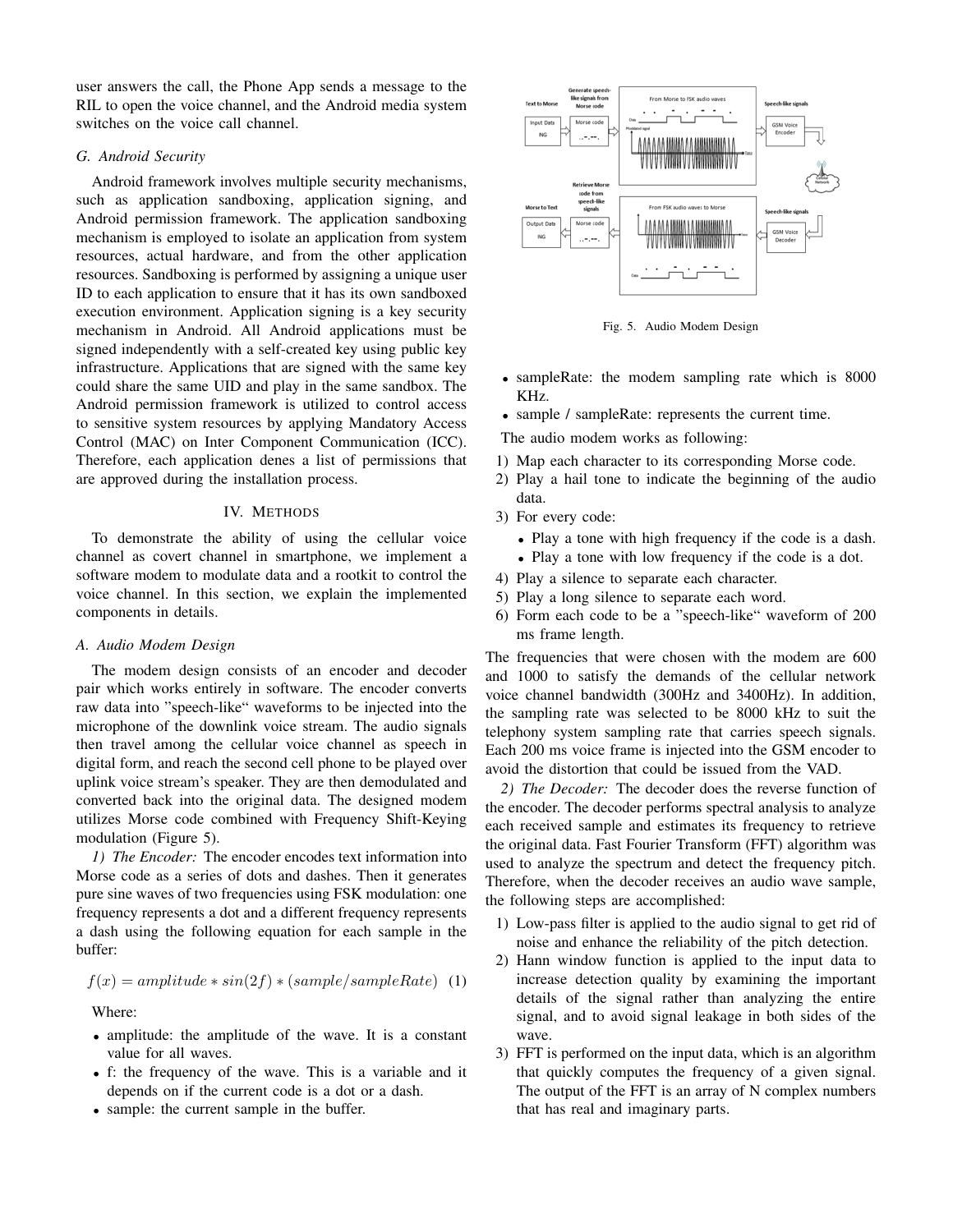- 4) Normalize the FFT bins to bring the peak amplitude to a normal level, and hence making all the received audio signal the same volume so as not to affect the quality of frequency detection.
- 5) Calculate the magnitude values of each FFT bin, using the following formula:

$$
magnitude[i] = sqrt-real[i]*real[i]+imag[i]*imag[i])
$$
\n(2)

- 6) Get the bin of the maximum magnitude value in the FFT data.
- 7) Calculate the frequency of the index of the maximum magnitude value to detect the signal frequency. The frequency is calculated by this equation:

$$
freq = i * sampleRate/N \tag{3}
$$

Where:

- i: index of magnitude
- sampleRate: the modem sampling rate
- N: size of FFT data
- 8) Finally compare the received frequency to the dot and dash frequencies value with a minor tolerance.

# *B. Modem Design Constraints and Challenges*

To develop a modem that copes with cellular network channel characteristics, some constraints on audio signal needed to be taken into consideration.

- 1) The generated audio frequencies must fit into bandwidth between 300Hz and 3400Hz. Otherwise, an ultrasonic signal is generated that cannot be heard by the human ear and is not suitable for this channel.
- 2) The generated audio signals should pass through the voice channel without being omitted by VAD which is primarily used to stop frame transmission at silence.
- 3) Cellular networks employ speech compression codeces in order to save bandwidth and enhance sound quality. As a result, these speech compression techniques could significantly distort audio signals that are not "speechlike", so the generated signal must retain typical speech characteristics.

In addition to the constraints mentioned above, there are a number of challenges in implementing such a modem. One of the challenges of the cellular voice channel is that a voice call between two cell phones is achieved in real time. Hence, there are no retransmissions in case of a missing voice frame. Sometimes, a voice frame could not be received by the other cell phone due to radio interference or the voice frame could be dropped intentionally by the core network when frame stealing scenario happens. Frame stealing usually happens during calls where a user receives an incoming waiting call request and the network drops the current voice frame in the conversation to send a notification to the user. On the other hand, smartphone capabilities, such as the processor and battery life, as well as the quality of audio hardware varies among cell phones; for example one cell phone speaker that sounds clear and loud could be low or unclear in another, as there are no standardizations in cell phone speaker and microphone specifications.

## *C. Audio Modem Implementation*

The modem works as follows: When there is an ongoing cellular voice call, the receiver presses on the receive button to obtain the required data. At the sender side, a text message is encoded into Morse code, then an Integer array containing the dots and dash frequencies is composed. This array is sent to the encoder, sampled as sine waves to generate audio tones and injected into the cellular voice stream using AudioManager.STREAM VOICE CALL audio track stream. At the other end, after Receive button was pressed, it constantly records the uplink call stream to detect the hail key which refers to the beginning of the real incoming audio data. The hail key has a different frequency from the dots and dashes. It is generated once at the encoder to indicate the beginning of the audio data to be recorded. If the key was found, the Decoder decodes the audio waves using FFT algorithm and other signal processing functions to process the incoming signals and detect the frequencies. Once the audio signal frequencies have been determined, the decoder creates an Integer array of the detected frequencies which is then sent to the Morse decoder to retrieve the original data.

# *D. Rootkit Design*

Besides an audio modem, it was necessary to employ another system that compromises smartphone operating systems and open cellular voice channels by stealthily answering voice calls and performing data exchange. This was accomplished by utilizing a rootkit that hides its presence in the operating system and quietly allows continuous privileged access.

## *E. Bypassing Android Security Mechanisms*

To help the rootkit to catch the incoming calls before being delivered to Phone App, it was necessary to find a way to allow the rootkit to reach the RIL socket to listen to the BP messages. RIL socket is a Linux socket that is owned by com.android.phone process only, and it cannot be entered from outside the phone process. Thus, building the rootkit inside the com.android.phone process to communicate to the socket was the selected method to secretly communicate to the BP and to intercept its messages. Designing a rootkit to work inside the Phone process requires overcoming the Android application sandboxing mechanism. Sandboxing is achieved by assigning a unique User ID for each application so the other applications cannot access its data and resources unless they have shared User ID, process, and their certificate match. The rootkit takes advantages of android:sharedUserId and android:process attributes in the manifest to play inside the com.android.phone process sandbox. The android:sharedUserId attribute allows two applications to share the same User ID so it can reach the other's application data and resources. The android:process sets the process where all the application's components should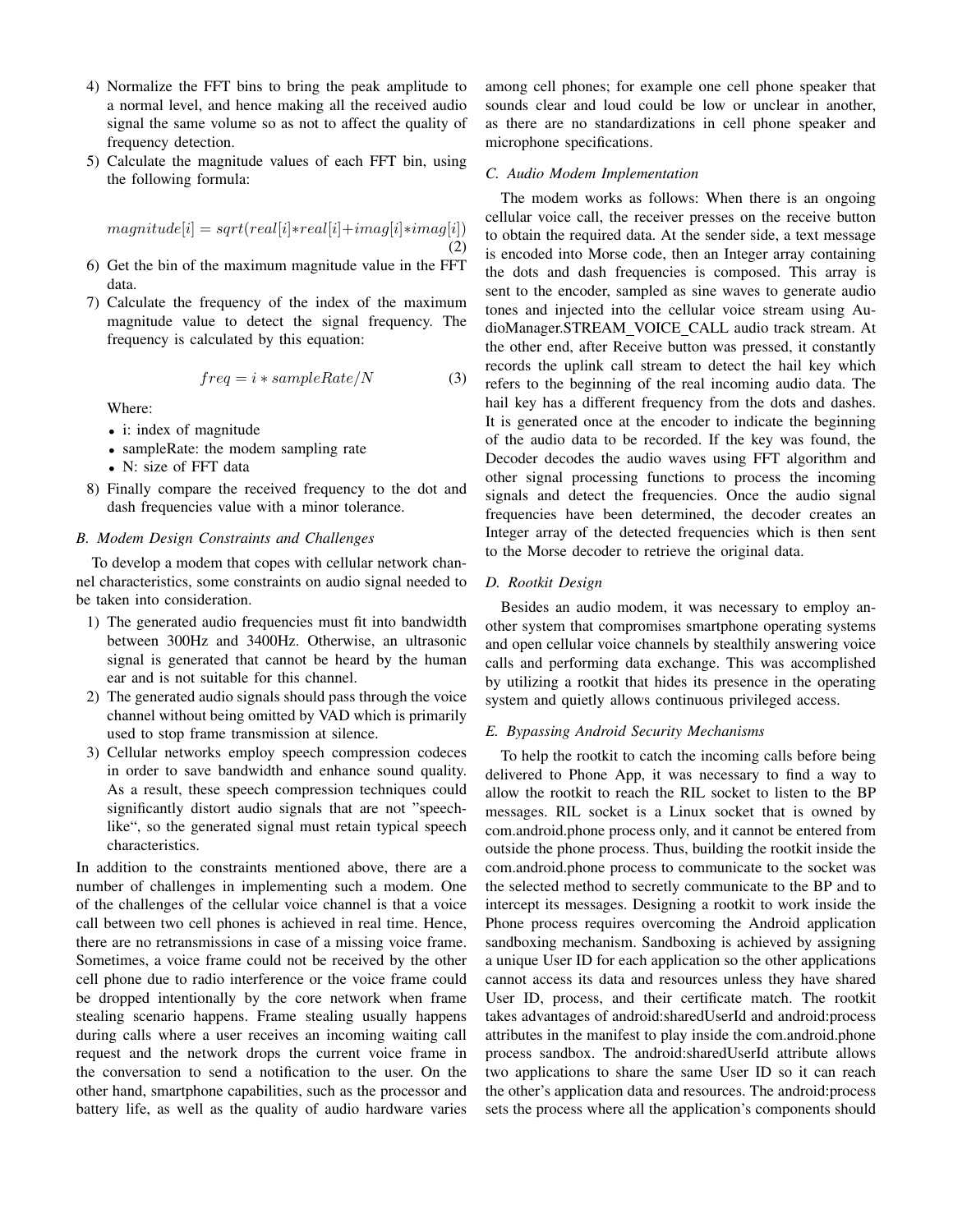run. Setting sharedUserId and process attributes on the manifest allows the rootkit to run in the com.android.phone process; however, it also requires the rootkit's certificate to match the Phone App's certificate unless the signature verification process in Android is bypassed during the installation time. The Phone App is signed by the system platform certificate and runs in the shared system sandbox as a system user. Therefore, it has more privileges to access the system resources. Signing the rootkit with the platform signature was obtained with custom ROMs, such as Cyanogenmod, because they are using the default certificate which is known as it is released publically. Another method also used in this research is bypassing the signature verification method in order to infect the rooted Android official ROMs. That was achieved by modifying the Services.jar. The Services.jar has multiple Java classes. One of these classes is PackageManagerService class responsible for matching the signature of the application during the installation time. The method in the PackageManagerService is called CompareSignatures, a Boolean method that returns true if the signature match and false if not. The method was modified to always return true which means the signature is always matched. This approach could be used by an attacker with any rooted Android easily. After overcoming the security obstacles, the rootkit was successfully constructed inside the phone process. Yet it needs to go further to intercept the telephony framework APIs calls and take control of answering the incoming voice calls. To discover a process to intercept the telephony APIs calls and control the system call flow, it was necessary to understand how telephony applications really work to understand their weaknesses and vulnerabilities. However, as there is no documentation about the telephony applications,it was essential to analyze the Phone App and the internal telephony framework source code. Therefore, in the following section a discussion about Android application architecture and the Phone App incoming call data flow are provided in order to discover any vulnerability that helps in achieve the task.

## *F. Android Application Architecture*

In this section, an overview of how an Android application generally works is highlighted. When an Android application is not running, and one of its components starts, the Android system initiates a new Linux process with a single main thread of execution for the application. Then, when another component of the same application also starts, it will run in the same process and the same main thread. The main thread is essential because all the application's components will run in it by default. The main thread is responsible for user interface interactions and events handling. It also handles system calls to each application component. Android thread can associate with a Looper which runs a message loop for a thread to process different messages. A Looper contains a MessageQueue that contains a list of messages. The interaction with the MessageQueue is performed by using a Handler class (Figure 6). The Handler is associated to the Looper and its associated thread. Handler is responsible



Fig. 6. Thread's Looper and Handler

for handling messages within the MessageQueue. When a message is delivered to a Handler, a new message arrives in the MessageQueue. When a thread creates a new Handler, it binds the Handler to it and to its MessageQueue. Then the Handler can send messages to the MessageQueue and handle messages as they arrive from the MessageQueue.

## *G. Incoming Call Data Flow*

When an incoming call request arrives to the BP, it is delivered to the Vendor RIL. The Vendor RIL passes the request to the RIL Daemon which delivers the request to the telephony framework layer. The request message is passed among the telephony framework classes in this order: RIL, Basecommand, GSMCallTracker, GSMPhone, BasePhone and then CallManager. The CallManager communicates to the Phone App in the application layer of Android to show up as an incoming call (Figure 7). Each class in the telephony framework can obtain notifications about the arriving messages by using RegistrantList object, which is simply an object that holds a Java ArrayList of Registrants object. So each class registers itself with the previous class's list in order to obtain notifications. The rootkit takes advantage of this design and registers itself with PhoneBase and receiveds the incoming notifications when they are delivered to the CallManager, and acts before CallManager Handler passes the incoming notification to the Phone App. Once the rootkit has received the incoming notification about a new incoming call, it obtains the incoming call's caller ID and compares it with a predefined number. If the number does not match, it leaves the notification to arrive at its final destination, which is the Phone App that shows up as an incoming call. However, if the caller ID matches the predefined number, it answers the call covertly.

Android threads can only perform one task at a time. If a long running task has been executed in the Handler, the MessageQueue cannot handle and process any other messages. In addition, it was discovered during this research that it is possible to conduct denial of service to the Looper, so the other process components could not receive new arriving messages. Android Looper is based on C code in native libraries. When trying to send message at front of queue twice manipulating the pointers, the MessageQueue will be starved and the Looper hindered. This blocks the thread from delivering the new messages causing denial of service (DOS),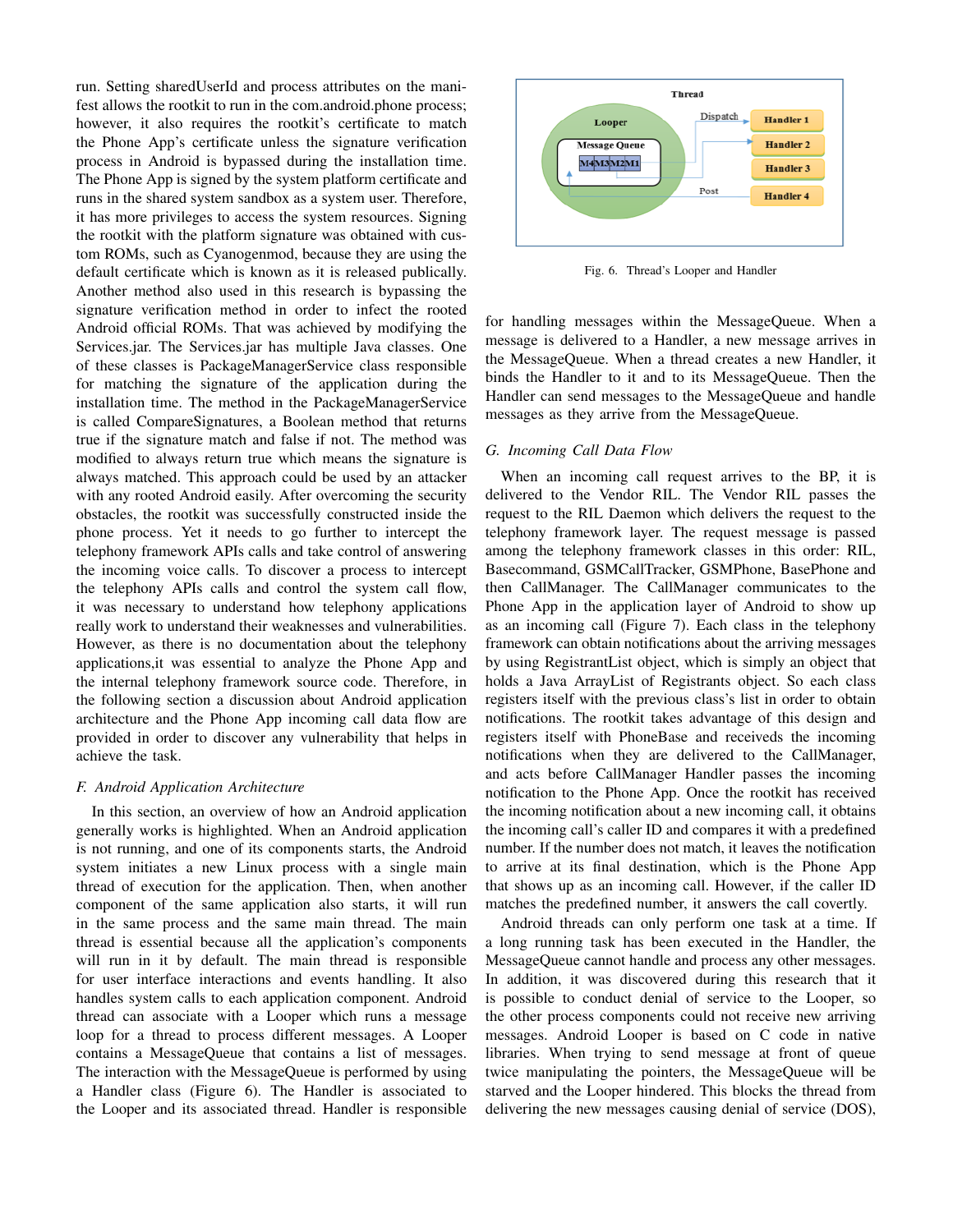

Fig. 7. An Incoming Voice Call Request Flow between the BP and AP in Android



Fig. 8. Rootkit Location and Control Flow on Android's Telephony

or, in another scenario, changing the program flow in order to execute malicious code. Therefore, the MessageQueue has been starved by sending two messages at the front of the MessageQueue to hinder the Looper and blocks the thread from delivering the new messages. Thus, when the rootkit wants to answer the call covertly, it hinders the Looper from delivering the other messages until finishing the call. The Looper in the phone's main thread will not be able to deliver the other messages to the Phone App. The rootkit acts as a proxy between the application layer and the telephony framework to transparently intercept and filter incoming voice calls from the BP (Figure 8). Whenever an incoming voice call request comes from the BP to the Phone App, the rootkit intercepts that incoming call request and decides whether to answer the call covertly in the case of calls from a specified number or to pass the call request to the Phone App to show the incoming call.

# *H. Rootkit Implementation*

The rootkit was implemented as an Android service that should be installed in the system partition of the application layer as it needs a privileged access. The rootkit works as follows: the rootkit service starts with the system boot and works as a persistent service, so when it is killed by the system due to shortage of the system resources, it restarts. When the service runs, it works inside the phone process and the phone process's main thread. The service creates a Handler and hooks itself and its Handler to the main Looper of the main thread in phone processes. Once the Handler has been created, it is able to obtain and send messages from/to the phone main thread's MessageQueue. When the Handler starts, it registers itself with the PhoneBase's RegistrantList to listen to messages that come from the PhoneBase object and to receive notifications before CallManager. When the Handler receives a new ringing connection message that comes from the Phone Base, it gets the caller ID and compares it with a predefined number. If the caller ID does not match, it leaves the message to arrive at its destination. If it matches, it answers the call before the Phone App has been notified and hinders the main Looper by starving its MessageQueue. The Handler sends two messages to the front of the MessageQueue hindering the main Looper. In fact, while implementing the rootkit, it was essential to use the Android telephony internal classes and hidden components. However, as it is stated in Android documentation, these internal and hidden API telephony classes could not be reached by applications other than the phone process. This rule was simply achieved by excluding the jar files of the internal classes and the hidden APIs from the developer environment, such as Android Studio and Eclipse environments, and no extra steps were necessary to prevent using these APIs at the run time. The solution was simply to include these jar files in the developing environments in order to be able to use them.

# *I. Rootkit Situations*

The rootkit makes decisions based on the current situation of the phone call state as follows: 1) When an attacker calls during a call between the victim and another party, the rootkit will answer the attacker's call without being noticed by the victim. 2) When an attacker calls during an idle phone state, the rootkit will answer the call covertly and allow data exchange and spying. 3) When a victim tries to initiate an outgoing call during a hang-up call, or when a victim receives an incoming call request during a hang-up call by the attacker; the Phone App will not respond to the request and will be idle because its main loop has been starved by a denial of service attack that was accomplished by the rootkit.

# V. EXPERIMENTAL DESIGN AND RESULTS

Using a real cellular infrastructure is more reliable than a simulated network; therefore, a real cellular network infrastructure and real smartphone were used during the experience to validate the theory. The T-Mobile GSM network was selected to conduct the experiment. The developed systems in this research could be run in all Android phones. However, in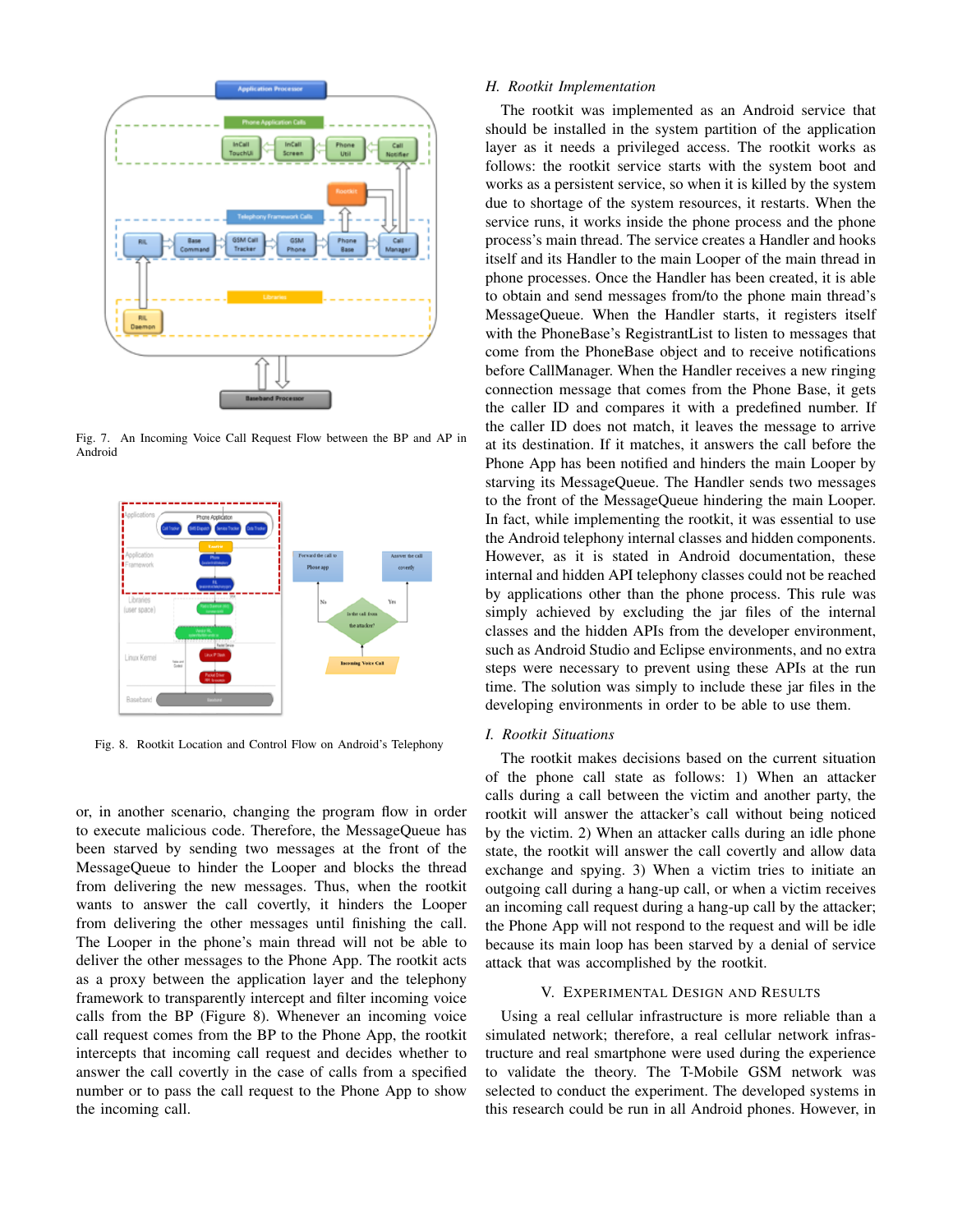

Fig. 9. The screens show a sender and a receiver forming a covert channel to exchange information as audio through voice call.

some Android devices, there is a need to modify some Android system audio files in order to control the voice call stream. The smartphones used in this experiment are Samsung Galaxy S3 and Galaxy Nexus. These two phones were chosen because of their ability to control the voice call stream by default; thus no extra work was needed to modify some system audio files to control the stream. The voice call was only used for the experiments. Both smartphones run Android Jelly Bean 4.3.3. Galaxy Nexus runs Cyanogenmod custom ROMs, and Samsung Galaxy S3 runs a rooted official ROM.

## *A. First Scenario*

The first scenario was implemented to investigate the ability to utilize the cellular network as a bidirectional covert channel. In this scenario, two individuals exchange text messages using a smartphone application and the cellular voice channel as a shared resource. In this scenario, only the audio modem was used and combined with a user interface to help the two individuals send and receive the messages. The application resides in the application layer. Thus, any kind of information could be leaked intentionally from the sender to the receiver.

*1) Test Results:* Figure 9 displays a screenshot of the smartphones to exhibit test results that were conducted during an active voice call. This successfully validates the modem's ability to utilize the cellular voice channel as a carrier of the generated audio signals by the smartphone. However, sometimes the receiver could not get the exact original data for several reasons, such as noisy environment, frame stealing scenario, smartphone audio hardware quality, and modem implementation.

### *B. Second Scenario*

The second scenario examines the ability to use the proposed covert channel to leak information unintentionally from one side while the other side desires a successful communication. In this scenario, rootkit works in the hacked smartphone and monitors and filters the incoming calls. Once rootkit has received an incoming voice call from a predefined number, it opens the voice channel covertly before it shows up in the smartphone's Phone App to allow data exchange. In this



Fig. 10. The right screen shows when the attacker made a call to the victim, and in the left screen the rootkit in the hacked phone recognized the attacker's caller ID and based on that it answered the call without showing up on the victim's screen

scenario, when the channel is opened, the last SMS in the hacked smartphone will be modulated and sent over the covert channel to be acquired by the other side. The other side uses the software audio modem application to modulate the audio waves and see the last SMS. In addition, theoretically any kind of data could be leaked, such as a picture or video; however, this implementation focuses on text data and was used only to validate the proposed covert channel.

*1) Test Results:* Figure 10 displays a screenshot of the smartphones to show test results. When the attacker made a call to the victim, rootkit recognized the attacker caller ID and, based on that fact, answered the call without showing up on the victim's screen. The victim had no idea about the ongoing voice call in his smartphone. Rootkit leaked the last received SMS in the victim's device by using the software audio modem. The attacker obtained the SMS by using the developed audio modem. However, the victim might hear audio waves played in his/her phone, but this issue can be overcome by using modulation techniques that simulate a natural sound like a bird or cricket, as these sounds could be played as a notification in some applications.

# *C. Third Scenario*

The third scenario was implemented to test the proposed covert channel to be involved in botnets as command and control C2 channel. With any botnet, C2 channel is the most significant part that contributes into its covertness and effectiveness. The designed system is similar to the second scenario as it combines both the audio modem and rootkit. However, when the rootkit opens the incoming voice channel based on a decision made regarding the caller ID number, the rootkit listens to any command that is sent by the other side and executes it directly instead of leaking information from the hacked device. Rootkit will act as a botnet that listens to commands and executes them as required. Table 1 includes some of the offered commands in this scenario:

*1) Test Results:* Figure 11 includes screenshots of the smartphones to show test results. When the attacker made a call to the victim, rootkit recognized the attacker caller ID and, based on that, answered the call without showing up on the victim's screen. Rootkit then waited to receive a command,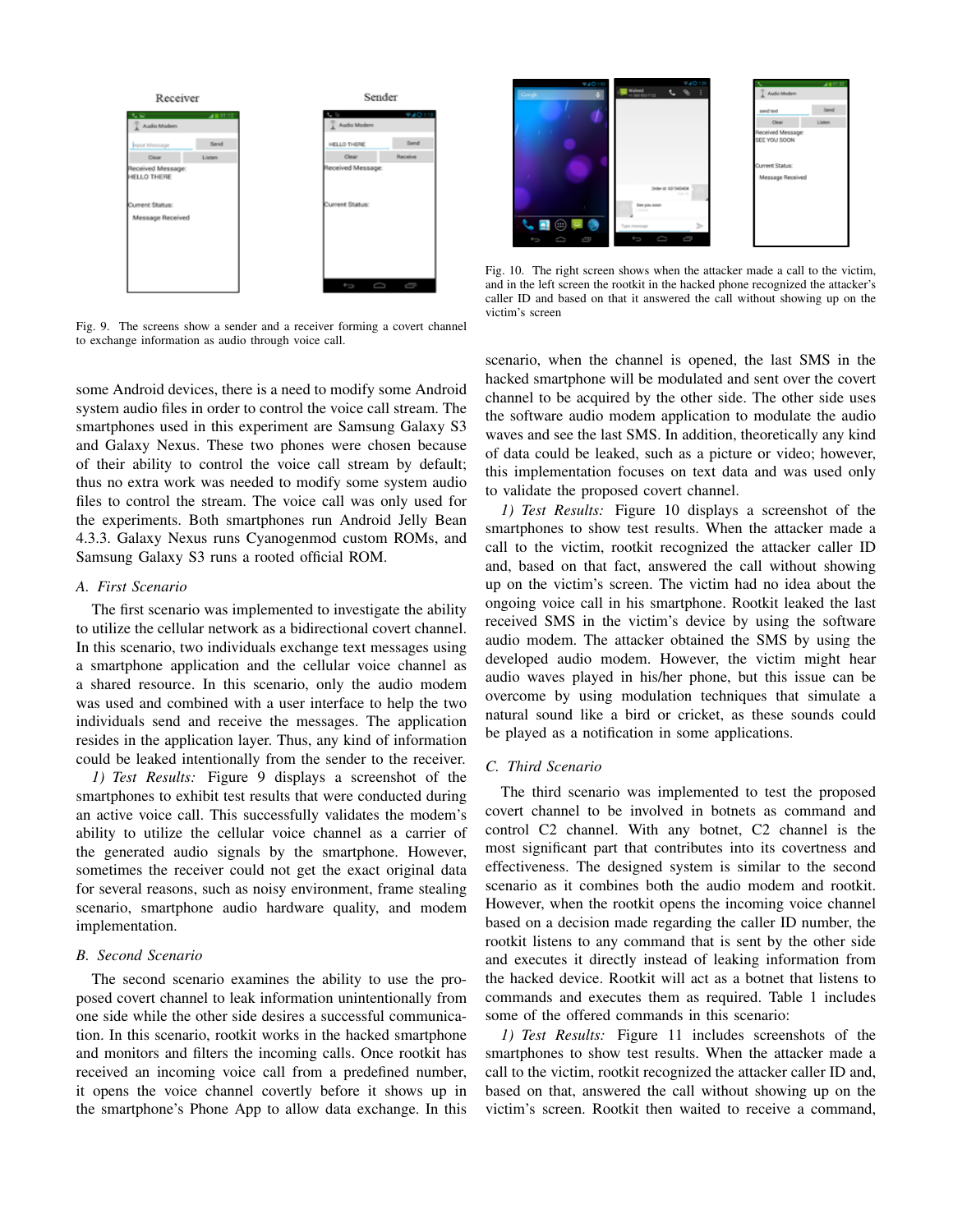

Fig. 11. The right screen shows the attacker's screen when he sent Blueto command to open the Bluetooth device in the hacked phone, the left screen shows the hacked phone when it respond to the command and turned on the Bluetooth device.

and once it was obtained, executed it. The attacker sent the command using the developed audio modem.

### VI. DISCUSSION

#### *A. Modem Analysis*

In tested scenarios, when ideal conditions occurred where the surrounding environment is quiet, the smartphone hardware is loud and clear, air interface is not noisy, and the call is carried out over one speech compression technique. The results were perfect and accurate, as the second party got the exact sent message. In a realistic scenario, these conditions are not always guaranteed, so any conditions can easily either hinder the message from being transformed or omit some frames in the sent message. However, the audio modem design can be enhanced and optimized to overcome these constraints. The objective of the audio modem implementation is only to verify basic functionality and show possible scenarios that can be implemented successfully on real smartphones. The modem implementation works in most Android smartphones, but the ability to access the voice call stream varies among Android smartphones. Some smartphones can reach the voice stream from AudioManager directly; however, reaching the voice stream of a cellular call in other smartphones could be accomplished by modifying some Android system files. The current modem implementation with the capability to reach the voice call stream by default works on most Samsung Galaxy S series and Nexus smartphones.

## *B. Rootkit Analysis*

User-mode rootkit design has two primary purposesbuilding a rootkit that is able to communicate to the BP and run covertly in any rooted Android OS, and filtering the incoming call to answer voice calls, if needed, before they show up on the Android screen. In addition, it was important to verify the ability to implement a portable rootkit that can work easily without modifying underlying system files or applications. In fact, the portability factor is significant to test the ability to deploy the rootkit in any smartphone device, which indicates the ease of its distribution among Android smartphones. Rootkit implementation successfully verified what it was meant to do. Rootkit was able to be portable and work silently. The rootkit works in all Android-rooted stock ROMs, as well as most custom ROMs that have Jelly Bean 4.3.3 version or below, and it was not tested in newer versions. Rootkit was tested successfully in Samsung Galaxy S 3 I9300, Galaxy Nexus and Nexus S, Samsung Galaxy S 4, and Samsung Galaxy Duos y GSM versions, and is believed to work in most GSM and CDMA Android smartphones.

## *C. Covert Channel Analysis*

The effectiveness of a covert channel can be evaluated by three factors; covertness, bandwidth, and robustness. Covertness determines to what extent the covert channel can be detected. The proposed covert channel is difficult to be detected because it is unknown by an adversary. Channel bandwidth refers to the channel maximum error-free transmission rate. Bandwidth is usually expressed in bits per second.

There are multiple factors effect on the cellular voice channel bandwidth. One factor is the used speech codec which affects the bit rate of the data. In addition, the speech codec can be switched during calls, because cellular network providers also can control and increase the number of active calls within one base station by switching cell phones to a low bitrate speech codec. That will impact the data transfer rate, as it could vary among the speech codecs and also in one speech codec at the time when the base station experiences an overload. In the proposed channel, the voice call throughput was entirely occupied in order to convey covert information, and it achieved a throughput of 13 bps with 0.018% BER.

The channel robustness determines the ease of limiting the channel capacity by adding noise or the ease of removing the covert channel. Therefore, the channel robustness is high, because it is not reliable to remove or add noise to this kind of channel; it will affect the legitimate data transferring quality.

## VII. CONCLUSION

As smartphones are trending to increase their computational capabilities, employees and individuals increasingly rely on smartphones to perform their tasks, and as a result smartphone security becomes more significant than ever before. One of the most serious threats to information security, whether within organization or individual, is covert channels, because they could be employed to leak sensitive information, divert the ordinary use of a system, or coordinate attacks on a system. Therefore, identification of covert channels is considered an essential task. This research takes a step in this direction by identifying a potential covert channel which could affect smartphone security. It provides a proof of concept of the ability to use the cellular voice channel as a covert channel to leak information or distribute malware. It introduces details of designing and implementing the system and the challenges and constraints that have been faced to accomplish the system.